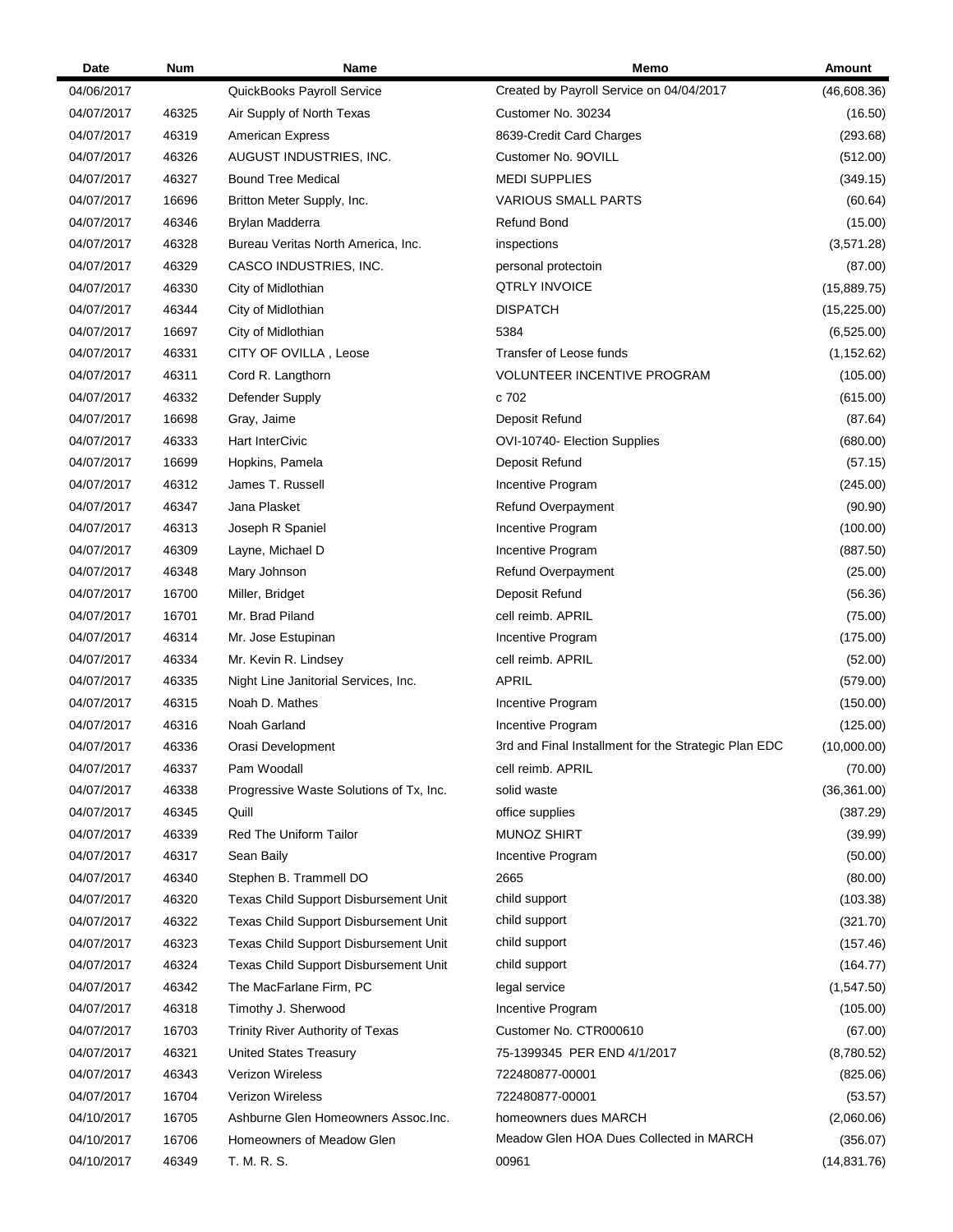| 04/13/2017               | 16707          | Birkhoff, Hendricks, & Carter, LLP                                             | FM 664 Waterline Relocation Survey       | (547.41)             |
|--------------------------|----------------|--------------------------------------------------------------------------------|------------------------------------------|----------------------|
| 04/13/2017               | 46350          | Davis & Stanton                                                                | POLICE BARS                              | (10.00)              |
| 04/13/2017               | 46351          | <b>Dulworth Septic Systems</b>                                                 | CLEANED AND FLUSHED PUMP                 | (745.00)             |
| 04/13/2017               | 46352          | Election Systems & Software, Inc.                                              | election supplies                        | (667.04)             |
| 04/13/2017               | 46353          | <b>First Check Applicant Screening</b>                                         | <b>Applicant Screening</b>               | (48.00)              |
| 04/13/2017               | 46354          | KONICA MINOLTA BUSINESS                                                        | 061-0040730-000- Copier Pmt.             | (251.91)             |
| 04/13/2017               | 46355          | Nichols, Jackson, Dillard, Hager & Smith                                       | <b>MARCH</b>                             | (1, 193.00)          |
| 04/13/2017               | 46356          | <b>Red The Uniform Tailor</b>                                                  | uniform                                  | (562.66)             |
| 04/13/2017               | 46357          | Ricoh Americas Corportation - Admin                                            | 12842111                                 | (327.60)             |
| 04/13/2017               | 46358          | Ricoh USA, Inc. Police Dept                                                    | customer number 603 0004907 000          | (87.03)              |
| 04/13/2017               | 46359          | Siddons-Martin Emergency Group, LLC                                            | C702 REPAIRED GROUND WIRE                | (224.76)             |
| 04/13/2017               | 46360          | Technology & Beyond                                                            | C701 INSTALL MOBILE VEH. HARDWARE        | (300.00)             |
| 04/13/2017               | 46361          | Urban Fire Protection Inc.                                                     | ANNUAL MONITORING FIRE ALARM SYS         | (420.00)             |
| 04/19/2017               | 16708          | City of Ovilla General Fund                                                    | pr 4 7 17                                | (10,938.68)          |
| 04/19/2017               | 16710          | State Comptroller                                                              | 1-75-1399345-5                           | (1, 111.97)          |
| 04/20/2017               | 16711          | City of Ovilla General Fund                                                    | Garbage transfer for march               | (17, 881.07)         |
| 04/20/2017               | draft          | QuickBooks Payroll Service                                                     | Adjusted for voided paycheck(s)          | (49,303.08)          |
| 04/20/2017               | draft          | QuickBooks Payroll Service                                                     | Created by Payroll Service on 04/19/2017 | (234.80)             |
| 04/20/2017               | 16712          | <b>Quill Corporation</b>                                                       | C5884618                                 | (161.46)             |
| 04/21/2017               | 46368          | Auto Zone                                                                      | veh. Parts and or service                | (323.15)             |
| 04/21/2017               | 16713          | B2O Environmental, Inc.                                                        | <b>INSERTS</b>                           | (584.48)             |
| 04/21/2017               | 16714          | Birkhoff, Hendricks, & Carter, LLP                                             | engineering                              | (4,088.21)           |
| 04/21/2017               | 46369          | <b>Bound Tree Medical</b>                                                      | <b>MEDI SUPPLIES</b>                     | (17.00)              |
| 04/21/2017               | 46370          | Britton Meter Supply, Inc.                                                     | <b>VARIOUS SMALL PARTS</b>               | (61.80)              |
| 04/21/2017               | 46387          | Citibank                                                                       | supplies/prof dev/various departments    | (3, 164.65)          |
| 04/21/2017               | 16720          | Citibank                                                                       | supplies/prof dev/various departments    | (1,631.54)           |
| 04/21/2017               | 16719          | City of Dallas                                                                 | Account No. 100291064                    | (24, 897.85)         |
| 04/21/2017               | 16709          | City of Ovilla General Fund                                                    | pr 4 21 17                               | (12, 209.45)         |
| 04/21/2017               | 46371          | City of Waxahachie                                                             | <b>MARCH</b>                             | (300.00)             |
| 04/21/2017               | 46372          | County Press Enterprises, LLC                                                  | legal notices                            | (366.00)             |
| 04/21/2017               | 16715          | DPC INDUSTIRES, INC.                                                           | Customer No. 76737400                    | (1,061.12)           |
| 04/21/2017               | 46373          | Election Systems & Software, Inc.                                              | election supplies                        | (52.59)              |
| 04/21/2017               | 46374          | Forestry Suppliers, Inc.                                                       | FIRE PACK SPOTTER                        | (489.49)             |
| 04/21/2017               | 46375          | GT Distributors, Inc.                                                          | <b>UNIFORM</b>                           | (137.85)             |
| 04/21/2017               | 46388          | Keith Ace Hardware                                                             | <b>VARIOUS SMALL PARTS</b>               | (540.38)             |
| 04/21/2017               | 16721          | Keith Ace Hardware                                                             | <b>VARIOUS SMALL PARTS</b>               | (523.08)             |
| 04/21/2017               | 46362          | Kurth, Scott E                                                                 | payroll                                  | (570.04)             |
| 04/21/2017               | 16716          | Kwik Kar                                                                       | 2011 SILVERADO                           | (25.50)              |
| 04/21/2017               | 46376          | KWIK KAR LUBE                                                                  | <b>UNIT 104 2011 VIC</b>                 | (25.50)              |
| 04/21/2017               | 46378          | OmniBase Services of Texas, LP                                                 | 1ST QTR 2017 44 X 6                      | (234.00)             |
| 04/21/2017               | 16717          | PepWear LLC                                                                    | caps                                     | (150.00)             |
| 04/21/2017               | 46379          | Perdue, Brandon, Fielder, Collins & Mott                                       | Collection Agency Fee for MARCH          | (1,692.06)           |
| 04/21/2017               | 46380          | Stephen B. Trammell DO                                                         | 2665                                     | (160.00)             |
| 04/21/2017               | 46381          | Technology & Beyond                                                            | i.t. service and or parts                | (2,315.00)           |
| 04/21/2017               | 46363          | Texas Child Support Disbursement Unit                                          | child support                            | (103.38)             |
|                          |                |                                                                                | child support                            |                      |
| 04/21/2017<br>04/21/2017 | 46365<br>46366 | Texas Child Support Disbursement Unit<br>Texas Child Support Disbursement Unit | child support                            | (112.90)<br>(164.77) |
| 04/21/2017               | 46367          | Texas Child Support Disbursement Unit                                          | child support                            | (121.90)             |
|                          | 46382          |                                                                                | FD - ICE MACHINE CLEAN REPAIR            |                      |
| 04/21/2017               | 16718          | Texas Ice Machine Company, Inc.                                                |                                          | (385.40)             |
| 04/21/2017<br>04/21/2017 |                | <b>Texas Municipal League</b>                                                  | Quarterly Ins. Pmt.                      | (4,071.66)           |
|                          | 46383          | TEXAS MUNICIPAL LEAGUE IRP                                                     | Quarterly TML Insurance Pmt.             | (14, 678.34)         |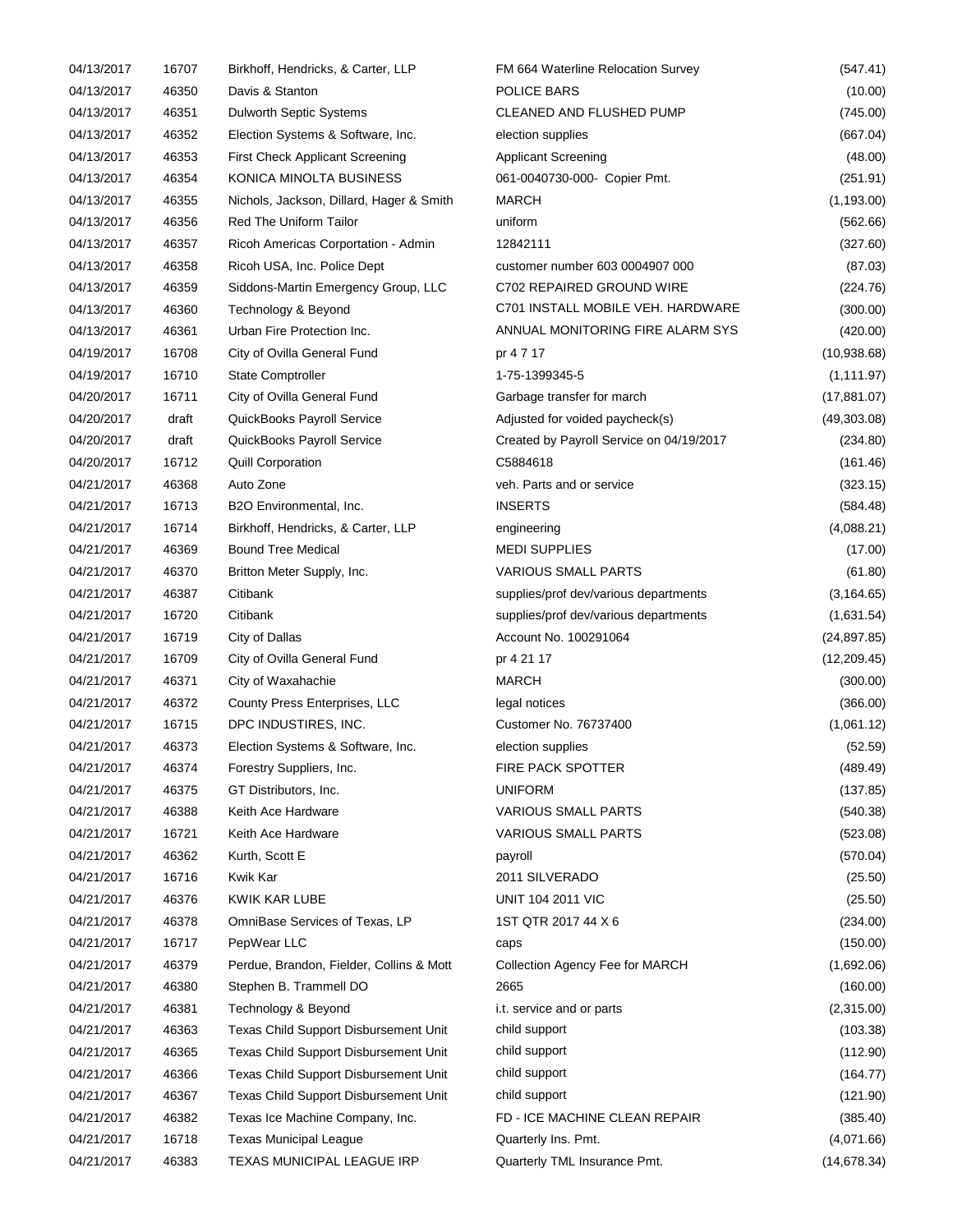| 04/21/2017 | 46384 | <b>Tommy Cole Services</b>             | WIRE BATHROOM IN PARK                      | (585.00)     |
|------------|-------|----------------------------------------|--------------------------------------------|--------------|
| 04/21/2017 | 46385 | TransUnion Risk Alternative            | <b>MARCH</b>                               | (50.00)      |
| 04/21/2017 | 46386 | UNITED SITE SERVICES OF Texas, Inc.    | HBI-05767- Portable Restrooms for Park     | (209.57)     |
| 04/21/2017 | 46364 | United States Treasury                 | 75-1399345 per end 4 15 17                 | (9,002.84)   |
| 04/24/2017 | draft | T Tech, LLC.                           | return                                     | (47.11)      |
| 04/24/2017 | 16722 | U.S. Postal Service                    | POSTAGE WATER BILLS                        | (500.00)     |
| 04/25/2017 | 46390 | City of Ovilla                         | park impact                                | (334.52)     |
| 04/25/2017 | 46391 | City of Ovilla                         | w&s impact                                 | (1,400.00)   |
| 04/25/2017 | 46389 | City of Ovilla EDC                     | due to EDC                                 | (7,629.95)   |
| 04/25/2017 | 16724 | City of Ovilla General Fund            | DUE TO GF                                  | (45, 264.64) |
| 04/25/2017 | 16723 | U.S. Postal Service                    | permit 6 water bills                       | (225.00)     |
| 04/26/2017 | 16725 | City of Ovilla I & S                   | due to debt service                        | (29,624.00)  |
| 04/27/2017 | 16734 | New Benefit, Ltd.                      | 1441 313402                                | (60.00)      |
| 04/27/2017 | 46407 | New Benefits, Ltd.                     | 1441 313402                                | (170.00)     |
| 04/28/2017 | 46402 | <b>AFLAC</b>                           | insurance/bond                             | (951.94)     |
| 04/28/2017 | 46392 | <b>ATMOS Energy</b>                    | Customer No. 3034206231                    | (15.34)      |
| 04/28/2017 | 16726 | Britton Meter Supply, Inc.             | <b>VARIOUS SMALL PARTS</b>                 | (29.98)      |
| 04/28/2017 | 46403 | <b>Colonial Life Processing Center</b> | insurance/bond                             | (29.94)      |
| 04/28/2017 | 46405 | Dearborn National                      | F 019212 MAY                               | (561.11)     |
| 04/28/2017 | 16732 | Dearborn National                      | F 019212 MAY                               | (167.76)     |
| 04/28/2017 | 46393 | <b>Elliott Electric Supply</b>         | electrical parts                           | (188.15)     |
| 04/28/2017 | 46394 | HILCO ELECTRIC COOPERATIVE, INC.       | Account No. 4400864000                     | (571.71)     |
| 04/28/2017 | 16727 | Hilco Electric Cooperative, Inc.       | 5605450                                    | (82.28)      |
| 04/28/2017 | 46395 | Quill                                  | office supplies                            | (903.71)     |
| 04/28/2017 | 46396 | Ricoh Americas Corportation - Admin    | 12842111                                   | (200.29)     |
| 04/28/2017 | 16728 | Sardis Tire & Wheel                    | 4 TIRES                                    | (640.00)     |
| 04/28/2017 | 46397 | <b>Select Security Group</b>           | APRIL                                      | (45.99)      |
| 04/28/2017 | 46401 | Shell                                  | Account No. 80 728 0062 9                  | (2,670.52)   |
| 04/28/2017 | 16731 | Shell                                  | 80-728-0062-9                              | (784.60)     |
| 04/28/2017 | 46398 | <b>STATE COMPTROLLER</b>               | STATE CRIMINAL COST & FEES QTR END 3 30 17 | (30,055.80)  |
| 04/28/2017 | 46404 | Superior Vision of Texas               | insurance/bond                             | (130.32)     |
| 04/28/2017 | 16729 | Trinity River Authority of Texas       | Customer No. CTR000610                     | (23,830.00)  |
| 04/28/2017 | 16730 | Trinity River Authority of Texas       | Customer No. CTR000610                     | (67.00)      |
| 04/28/2017 | 46406 | United Health Care                     | MAY                                        | (11, 232.60) |
| 04/28/2017 | 16733 | United Health Care                     | <b>HEALTH / MAY</b>                        | (2,837.90)   |
| 04/28/2017 | 46399 | UNITED SITE SERVICES OF Texas, Inc.    | HBI-05767- Portable Restrooms for Park     | (209.57)     |
| 04/28/2017 | 46400 | Wiseman Hardware, Inc.                 | <b>EX MARK REPAIR</b>                      | (46.23)      |
|            |       | 04/30/2017 ATMOS ERROR ATMOS Energy    | AT                                         | (300.00)     |
| 05/04/2017 | draft | QuickBooks Payroll Service             | Created by Payroll Service on 05/02/2017   | (48, 880.08) |
| 05/05/2017 | 46412 | <b>Advanced Telecom</b>                | <b>TAMMY'S PHONE</b>                       | (122.75)     |
| 05/05/2017 | 46413 | Big D Quality Printers, LLC            | <b>TAGS</b>                                | (159.32)     |
| 05/05/2017 | 46414 | <b>Birch Communications</b>            | Account id 719994                          | (853.00)     |
| 05/05/2017 | 16739 | <b>Birch Communications</b>            | Account id 719994                          | (271.96)     |
| 05/05/2017 | 46428 | Bureau Veritas North America, Inc.     | inspections                                | (3,638.79)   |
| 05/05/2017 | 16740 | City of Ovilla General Fund            | pr 5 5 17                                  | (12,829.93)  |
| 05/05/2017 | 46429 | Cody D. Sims                           | Incentive Program                          | (210.00)     |
| 05/05/2017 | 46430 | Cody D. Sims                           | Incentive Program                          | (245.00)     |
| 05/05/2017 | 46431 | Cord R. Langthorn                      | VOLUNTEER INCENTIVE PROGRAM                | (70.00)      |
| 05/05/2017 | 46415 | DeSoto Janitorial Supply, Inc.         | janitorial service                         | (28.04)      |
| 05/05/2017 | 16736 | Gexa Energy LP                         | Account No. 91893-2                        | (2,093.88)   |
| 05/05/2017 |       |                                        |                                            |              |
|            | 46416 | Gexa Energy, LP                        | Account No. 91893-2                        | (5,099.88)   |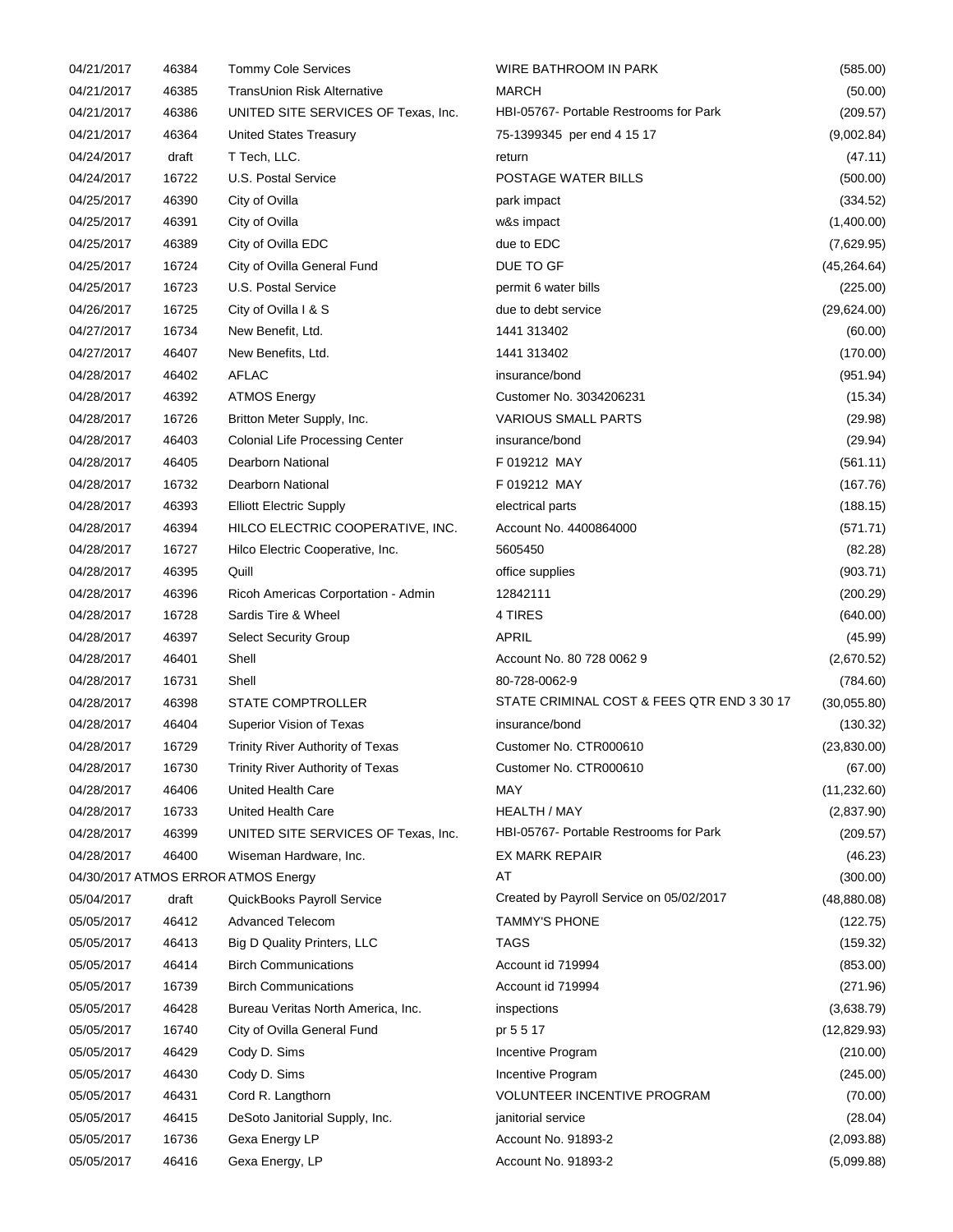| 05/05/2017 | 46432 | James T. Russell                         | Incentive Program                       | (350.00)     |
|------------|-------|------------------------------------------|-----------------------------------------|--------------|
| 05/05/2017 | 46433 | Joseph R Spaniel                         | Incentive Program                       | (125.00)     |
| 05/05/2017 | 46417 | MES - Texas                              | <b>FOAM CONCENTRATE</b>                 | (1,059.10)   |
| 05/05/2017 | 16737 | Mr. Brad Piland                          | cell reimb. MAY                         | (75.00)      |
| 05/05/2017 | 46434 | Mr. Jose Estupinan                       | Incentive Program                       | (200.00)     |
| 05/05/2017 | 46418 | Mr. Kevin R. Lindsey                     | cell reimb. MAY                         | (52.00)      |
| 05/05/2017 | 46419 | Night Line Janitorial Services, Inc.     | MAY                                     | (579.00)     |
| 05/05/2017 | 46420 | Pam Woodall                              | cell reimb. MAY                         | (70.00)      |
| 05/05/2017 | 46437 | Petty Cash                               | Petty Cash Reimbursement                | (246.47)     |
| 05/05/2017 | 46421 | Progressive Waste Solutions of Tx, Inc.  | solid waste                             | (18, 239.00) |
| 05/05/2017 | 46422 | Quill                                    | office supplies                         | (171.48)     |
| 05/05/2017 | 46435 | Sean Baily                               | Incentive Program                       | (50.00)      |
| 05/05/2017 | draft | T Tech, LLC.                             | return - L & B Starnes                  | (7.50)       |
| 05/05/2017 | 46423 | Technology & Beyond                      | i.t. service and or parts               | (3,923.80)   |
| 05/05/2017 | 46424 | Texas Board of Professional Engineers    | LIC RENEWAL - DENNIS                    | (40.00)      |
| 05/05/2017 | 46408 | Texas Child Support Disbursement Unit    | child support                           | (103.38)     |
| 05/05/2017 | 46410 | Texas Child Support Disbursement Unit    | child support                           | (121.90)     |
| 05/05/2017 | 46411 | Texas Child Support Disbursement Unit    | child support                           | (164.77)     |
| 05/05/2017 | 46425 | The MacFarlane Firm, PC                  | legal service                           | (1,425.00)   |
| 05/05/2017 | 46436 | Timothy J. Sherwood                      | Incentive Program                       | (105.00)     |
| 05/05/2017 | 46409 | <b>United States Treasury</b>            | 75-1399345 P/E 4/29/2017                | (8, 593.54)  |
| 05/05/2017 | 46427 | <b>Verizon Wireless</b>                  | 722480877-00001                         | (825.30)     |
| 05/05/2017 | 16738 | <b>Verizon Wireless</b>                  | 722480877-00001                         | (53.62)      |
| 05/05/2017 | 46426 | WAXAHACHIE DAILY LIGHT                   | Customer No. 116101                     | (633.06)     |
| 05/08/2017 | 16741 | Ashburne Glen Homeowners Assoc.Inc.      | homeowners dues APRIL                   | (1,950.32)   |
| 05/08/2017 | 16742 | Homeowners of Meadow Glen                | Meadow Glen HOA Dues Collected in APRIL | (374.41)     |
| 05/09/2017 | 46438 | Texas Commission on Fire Protection      | Cert. - Spaniel                         | (85.00)      |
| 05/12/2017 | 46439 | Air Supply of North Texas                | Customer No. 30234                      | (5.50)       |
| 05/12/2017 | 46440 | Auto Zone                                | veh. Parts and or service               | (76.91)      |
| 05/12/2017 | 16743 | Auto Zone                                | <b>FILTERS</b>                          | (25.64)      |
| 05/12/2017 | 16744 | Britton Meter Supply, Inc.               | <b>TAPPING SADDLE</b>                   | (46.93)      |
| 05/12/2017 | 46441 | Carrot-Top Industries, Inc.              | <b>FLAGS</b>                            | (77.78)      |
| 05/12/2017 | 46442 | Charles B. Morton                        | election pay                            | (217.00)     |
| 05/12/2017 | 46443 | Christine Odom                           | <b>Election Clerk</b>                   | (127.50)     |
| 05/12/2017 | 16745 | City of Dallas                           | Account No. 100291064                   | (25, 873.14) |
| 05/12/2017 | 46444 | City of Waxahachie                       | APRIL                                   | (300.00)     |
| 05/12/2017 | 46445 | CXT Incorporated                         | <b>HERITAGE PARK RESTROOMS</b>          | (72,020.30)  |
| 05/12/2017 | 46446 | DeSoto Janitorial Supply, Inc.           | janitorial service                      | (27.90)      |
| 05/12/2017 | 16746 | DPC INDUSTIRES, INC.                     | Customer No. 76737400                   | (540.04)     |
| 05/12/2017 | 46447 | <b>Elliott Electric Supply</b>           | electrical parts                        | (164.22)     |
| 05/12/2017 | 46448 | Gordon R. Edwards                        | <b>Election Clerk</b>                   | (20.00)      |
| 05/12/2017 | 46449 | GT Distributors, Inc.                    | uniform                                 | (189.45)     |
| 05/12/2017 | 46450 | KONICA MINOLTA BUSINESS                  | 061-0040730-000- Copier Pmt.            | (247.27)     |
| 05/12/2017 | 46451 | KWIK KAR LUBE                            | C 702                                   | (25.50)      |
| 05/12/2017 | 46452 | Mac Haik Ford                            | UNIT 104 BOLT                           | (2.78)       |
| 05/12/2017 | 46453 | Perdue, Brandon, Fielder, Collins & Mott | Collection Agency Fee for APRIL         | (591.80)     |
| 05/12/2017 | 46454 | Quill                                    | office supplies                         | (212.13)     |
| 05/12/2017 | 16747 | <b>Red Oak Auto Parts</b>                | HYD                                     | (65.53)      |
| 05/12/2017 | 46455 | Red The Uniform Tailor                   | CORNISH, BRYAN RESERVE                  | (208.70)     |
| 05/12/2017 | 46465 | Ricoh Americas Corportation - Admin      | 12842111                                | (240.20)     |
| 05/12/2017 | 46456 | Ricoh USA, Inc. Police Dept              | customer number 603 0004907 000         | (87.03)      |
|            |       |                                          |                                         |              |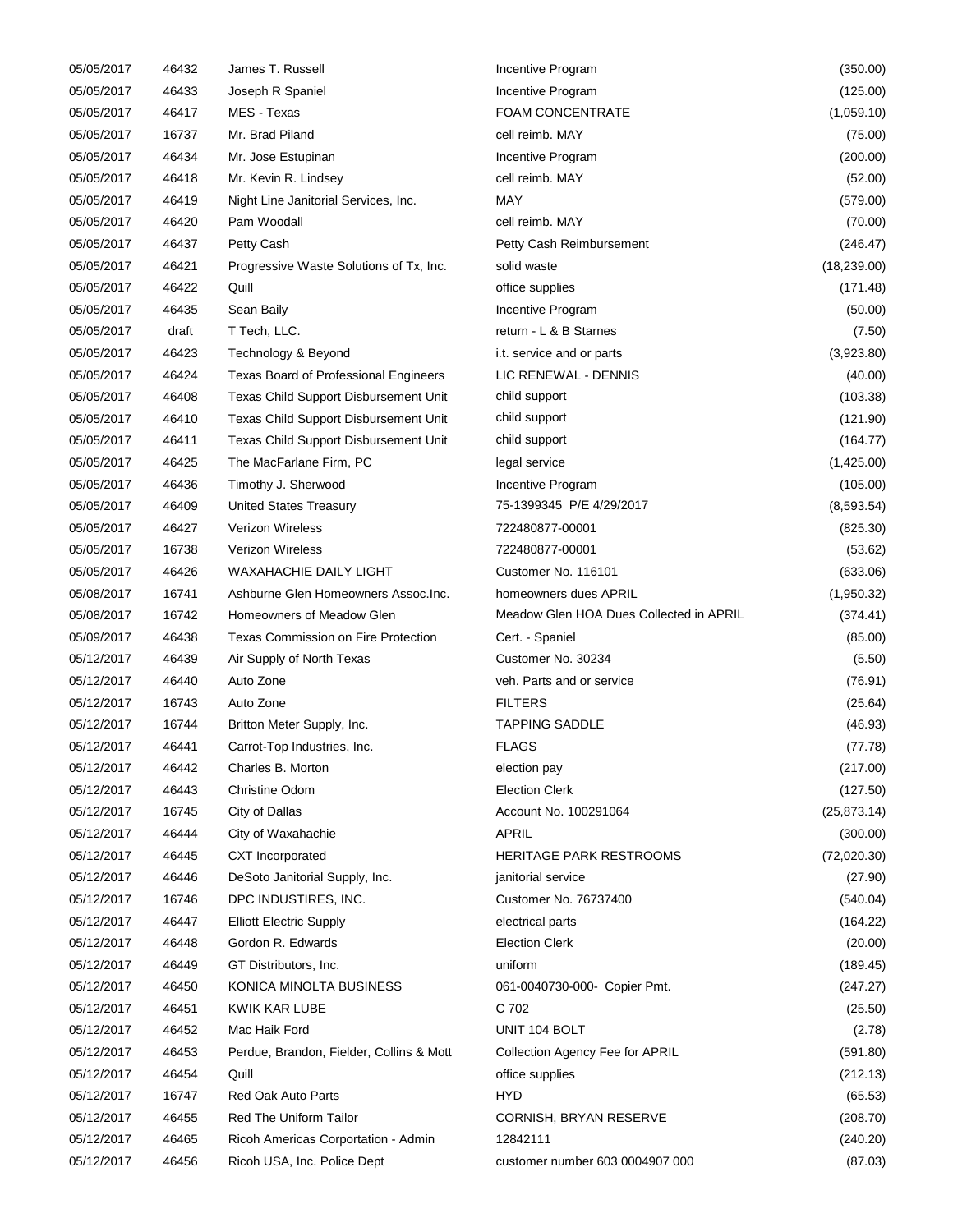| 05/12/2017               | 46457          | Sardis Tires & Wheels                    | PD 104 TIRE                              | (132.00)            |
|--------------------------|----------------|------------------------------------------|------------------------------------------|---------------------|
| 05/12/2017               | 46458          | Technology & Beyond                      | FD ANTENNA / AFTER HRS CALL FOR FIBER    | (699.56)            |
| 05/12/2017               | 46459          | TexasBit                                 | road materials                           | (1,092.68)          |
| 05/12/2017               | 46460          | The Police and Sheriffs Press            | ID CARDS BRYAN CORNISH RESERVE OFFICER   | (32.49)             |
| 05/12/2017               | 46461          | TransUnion Risk Alternative              | <b>APRIL</b>                             | (25.00)             |
| 05/12/2017               | 46462          | Wiseman Hardware, Inc.                   | STIHL BR 430                             | (307.99)            |
| 05/12/2017               | 46463          | WTR Inc.                                 | E701 Repair - Ins. Reimb. \$3,754.40     | (4,754.40)          |
| 05/12/2017               | 46464          | Yolanda Garcia Lopez                     | <b>Election Clerk</b>                    | (127.50)            |
| 05/18/2017               | draft          | QuickBooks Payroll Service               | Created by Payroll Service on 05/16/2017 | (48, 260.07)        |
| 05/19/2017               | 46470          | Axon Enterprise, Inc.                    | pd equipment                             | (142.33)            |
| 05/19/2017               | 46471          | <b>Best Southwest Partnership</b>        | 2017 SCHOLARS LUNCH                      | (500.00)            |
| 05/19/2017               | 16749          | Birkhoff, Hendricks, & Carter, LLP       | red oak creek 12" waterline              | (2, 277.65)         |
| 05/19/2017               | 46472          | <b>Bound Tree Medical</b>                | <b>MEDI SUPPLIES</b>                     | (462.72)            |
| 05/19/2017               | 46484          | Citibank                                 | supplies/prof dev/various departments    | (1,851.35)          |
| 05/19/2017               | 16753          | Citibank                                 | supplies/prof dev/various departments    | (296.95)            |
| 05/19/2017               | 16748          | City of Ovilla General Fund              | pr 5 19 17                               | (12,803.06)         |
| 05/19/2017               | 46473          | County Press Enterprises, LLC            | <b>BOA HEARING</b>                       | (93.00)             |
| 05/19/2017               | 46475          | Department of Public Safety, Gen. Stores | 15 Blood Test Kits                       | (97.50)             |
| 05/19/2017               | 46476          | Election Systems & Software, Inc.        | <b>BALLOTS</b>                           | (22.49)             |
| 05/19/2017               | 46483          | <b>Ellis County Clerk</b>                | FY16-17 Mid-year filling fee             | (30.00)             |
| 05/19/2017               | 46482          | <b>First Check Applicant Screening</b>   | <b>Applicant Screening</b>               | (16.00)             |
| 05/19/2017               | 46477          | Hart InterCivic                          | OVI-10740- Election Supplies             | (146.95)            |
| 05/19/2017               | 16750          | HD Supply Waterworks, LTD                | plumbing supplies                        | (8,612.09)          |
| 05/19/2017               | 46474          | Kurth, Scott E                           | payroll                                  | (570.03)            |
| 05/19/2017               | 46478          | On Time Couriers & Process               | HIDDEN VALLEY ESTATES PLANS TO ENGINEER  | (71.88)             |
| 05/19/2017               | 46479          | Pamela Nabors                            | refund-overpayment - fines               | (35.00)             |
| 05/19/2017               | 46480          | Quill                                    | office supplies                          | (499.93)            |
| 05/19/2017               | 16751          | <b>Quill Corporation</b>                 | C5884618                                 | (139.99)            |
| 05/19/2017               | 46481          | Technology & Beyond                      | REBUILD TM AND CABLE                     | (150.85)            |
| 05/19/2017               | 46466          | Texas Child Support Disbursement Unit    | child support                            | (164.77)            |
| 05/19/2017               | 46467          | Texas Child Support Disbursement Unit    | child support                            | (103.38)            |
| 05/19/2017               | 46469          | Texas Child Support Disbursement Unit    | child support                            | (260.31)            |
| 05/19/2017               | 16752          | U.S. Postal Service                      | POSTAGE WATER BILLS                      | (500.00)            |
| 05/19/2017               | 46468          | <b>United States Treasury</b>            | 75-1399345 per end 5 13 2017             | (8,443.26)          |
| 05/22/2017               | 16754          | <b>State Comptroller</b>                 | 1-75-1399345-5                           | (1,271.86)          |
| 05/23/2017               | 46490          | 3E Erosion Wholesale Inc                 | <b>BOARD / BRACKET</b>                   | (265.50)            |
| 05/23/2017               | 46485          | <b>ATMOS Energy</b>                      | Customer No. 3034206231                  | (52.78)             |
| 05/23/2017               | 16759          | AVR Inc.                                 | uvision online monthly access - JUNE     | (100.00)            |
| 05/23/2017               | 16760          | B2O Environmental, Inc.                  | WRENCH/BOX/WATER METER                   | (1,474.44)          |
| 05/23/2017               | 16755          | Barnett, Roger                           | Deposit Refund                           | (6.57)              |
| 05/23/2017               | 16761          | Britton Meter Supply, Inc.               | PLUG/GASKET/BOLTS                        | (125.07)            |
| 05/23/2017               | 46487          | <b>Christopher Fantroy</b>               | Fines overpayment                        | (10.00)             |
| 05/23/2017               | 46501          | Citibank                                 | 8639-Credit Card Charges                 | (819.00)            |
| 05/23/2017               | 46492          | Direct Service Company                   | UNIT IN DORMS                            | (274.90)            |
| 05/23/2017               | 16762          | DPC INDUSTIRES, INC.                     |                                          |                     |
| 05/23/2017               | 46493          | <b>Elliott Electric Supply</b>           | Customer No. 76737400<br><b>LIGHTS</b>   | (90.00)<br>(197.84) |
|                          |                | Ellis County BBQ                         |                                          |                     |
| 05/23/2017               | 16756          |                                          | Deposit Refund                           | (162.72)            |
| 05/23/2017               | 16757          | Hilburn, Brent & Jamie                   | Deposit Refund                           | (38.45)             |
| 05/23/2017<br>05/23/2017 | 46486<br>16758 | HILCO ELECTRIC COOPERATIVE, INC.         | Account No. 4400864000                   | (571.71)            |
|                          |                | Hilco Electric Cooperative, Inc.         | 5605450                                  | (86.56)             |
| 05/23/2017               | 46499          | Jerry Thompson                           | refund - bond                            | (90.90)             |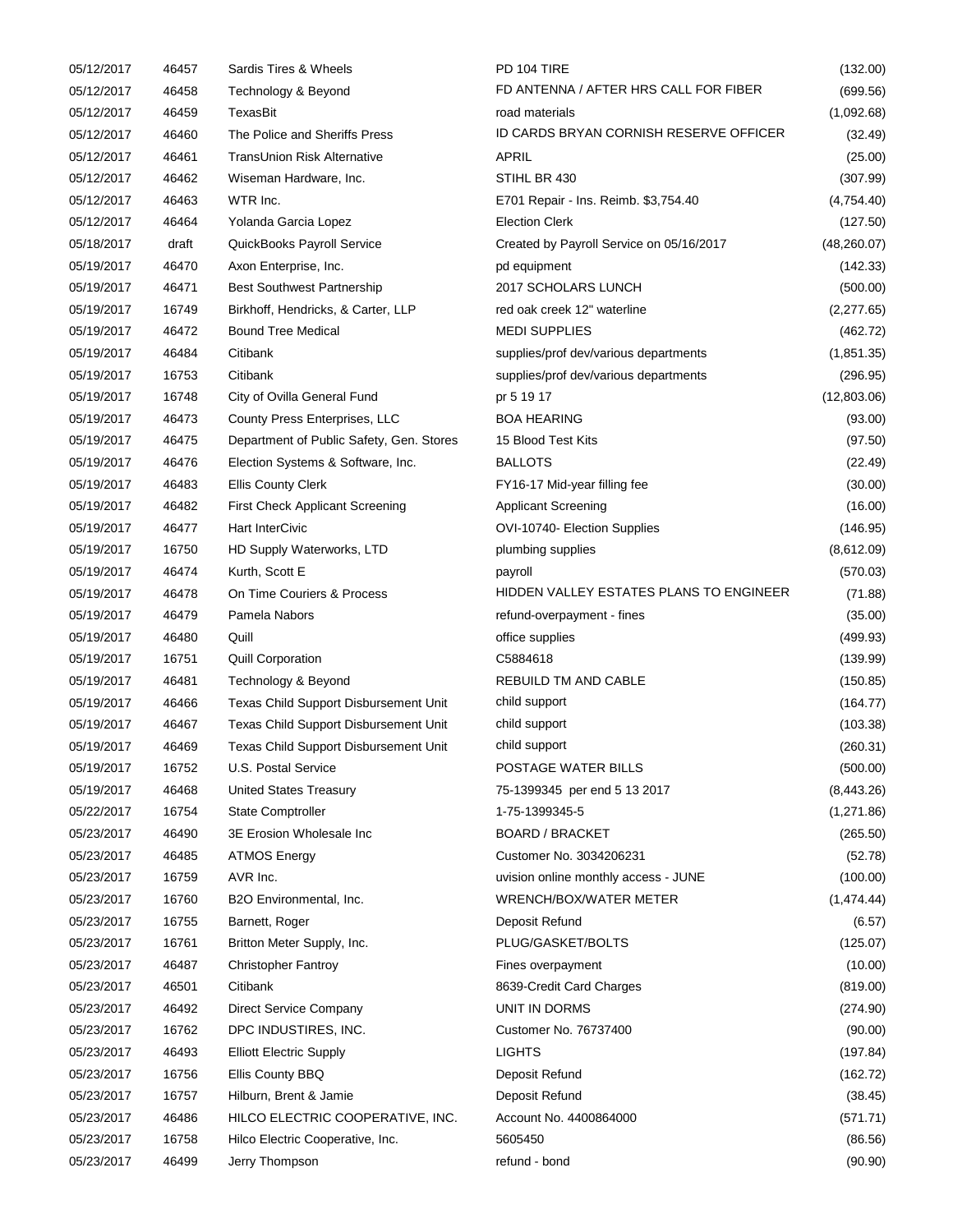| 05/23/2017 | 46488      | Kristin Smith                           | overpayment fines misc                                | (50.00)      |
|------------|------------|-----------------------------------------|-------------------------------------------------------|--------------|
| 05/23/2017 | 46494      | <b>NSTS LLC</b>                         | <b>SIGNS</b>                                          | (2,686.58)   |
| 05/23/2017 | 46495      | OAK CLIFF OFFICE SUPPLY & Printing Inc. | office supplies                                       | (23.90)      |
| 05/23/2017 | 46496      | Ricoh Americas Corportation - Admin     | 12842111                                              | (200.29)     |
| 05/23/2017 | 46489      | <b>Robert Ridley</b>                    | refund bond                                           | (139.10)     |
| 05/23/2017 | 46497      | <b>Select Security Group</b>            | may                                                   | (45.99)      |
| 05/23/2017 | 46500      | Shell                                   | Account No. 80 728 0062 9                             | (3,306.41)   |
| 05/23/2017 | 16763      | Shell                                   | 80-728-0062-9                                         | (571.03)     |
| 05/23/2017 | 46498      | UNITED SITE SERVICES OF Texas, Inc.     | HBI-05767- Portable Restrooms for Park                | (209.57)     |
| 05/23/2017 | Tax credit |                                         | 5/23/2017                                             | (266.00)     |
| 05/24/2017 | 46502      | Mr. Steve Wakeland                      | REIMB. STATION SUPPLIES                               | (242.43)     |
| 05/25/2017 | 46503      | T. M. R. S.                             | 00961                                                 | (15, 143.55) |
| 06/01/2017 | draft      | QuickBooks Payroll Service              | Created by Payroll Service on 05/31/2017              | (48, 199.19) |
| 06/02/2017 | 46527      | <b>AFLAC</b>                            | AFLAC insurance Pmt.                                  | (889.30)     |
| 06/02/2017 | 16765      | Auto Zone                               | CARB CLEANER, VALVOLINE, SPRAY                        | (37.56)      |
| 06/02/2017 | 16766      | AVR Inc.                                | uvision online monthly access - MAY - REC'D 5/23/2017 | (100.00)     |
| 06/02/2017 | 46511      | <b>Birch Communications</b>             | Account id 719994                                     | (853.00)     |
| 06/02/2017 | 16767      | <b>Birch Communications</b>             | Account id 719994                                     | (271.96)     |
| 06/02/2017 | 16768      | Birkhoff, Hendricks, & Carter, LLP      | FM 664 Waterline Relocation Survey                    | (522.32)     |
| 06/02/2017 | 16769      | Britton Meter Supply, Inc.              | LUBERICANT / CLAMP                                    | (170.65)     |
| 06/02/2017 | 16770      | City of Ovilla General Fund             | Garbage transfer for APRIL                            | (20, 449.96) |
| 06/02/2017 | 46530      | <b>Colonial Life Processing Center</b>  | E3281110- Life Insurance Pmt.                         | (29.94)      |
| 06/02/2017 | 46512      |                                         | 4TH Quarter Budget Allocation for Tax APPRAISAL       |              |
|            |            | Dallas Central Appraisal District       | F 019212 june                                         | (187.00)     |
| 06/02/2017 | 46529      | <b>Dearborn National</b>                |                                                       | (561.11)     |
| 06/02/2017 | 16777      | Dearborn National                       | F 019212 JUNE                                         | (167.76)     |
| 06/02/2017 | 46513      | DeSoto Janitorial Supply, Inc.          | janitorial service                                    | (494.70)     |
| 06/02/2017 | 46514      | <b>Edward Perez</b>                     | Refund-permit 5522                                    | (25.00)      |
| 06/02/2017 | 16771      | Gexa Energy LP                          | Account No. 91893-2                                   | (1,919.62)   |
| 06/02/2017 | 46515      | Gexa Energy, LP                         | Account No. 91893-2                                   | (5,225.83)   |
| 06/02/2017 | 46508      | Keith Ace Hardware                      | <b>VARIOUS SMALL PARTS</b>                            | (826.58)     |
| 06/02/2017 | 16764      | Keith Ace Hardware                      | <b>VARIOUS SMALL PARTS</b>                            | (75.84)      |
| 06/02/2017 | 46516      | Krueger's Auto Service Center           | veh. Parts and or service                             | (256.97)     |
| 06/02/2017 | 46517      | Mike Dooly                              | Reimb. CDL Renewal                                    | (61.00)      |
| 06/02/2017 | 16774      | Mr. Brad Piland                         | cell reimb. JUNE                                      | (75.00)      |
| 06/02/2017 | 46523      | Mr. Kevin R. Lindsey                    | cell reimb. JUNE                                      | (52.00)      |
| 06/02/2017 | 46518      | Ms. Linda Harding                       | Reimb-DB                                              | (43.86)      |
| 06/02/2017 | 16776      | New Benefit, Ltd.                       | 1441 313402                                           | (60.00)      |
| 06/02/2017 | 46528      | New Benefits, Ltd.                      | 1441 313402                                           | (170.00)     |
| 06/02/2017 | 46524      | Pam Woodall                             | cell reimb. JUNE                                      | (70.00)      |
| 06/02/2017 | 46519      | R.B. Everett & Co.                      | <b>CYLINDER SLIDE DOOR</b>                            | (397.72)     |
| 06/02/2017 | 46526      | Superior Vision of Texas                | insurance/bond                                        | (118.76)     |
| 06/02/2017 | 46520      | Technology & Beyond                     | INSTALL BATTERY BACK UP                               | (115.00)     |
| 06/02/2017 | 46504      | Texas Child Support Disbursement Unit   | child support                                         | (103.38)     |
| 06/02/2017 | 46506      | Texas Child Support Disbursement Unit   | child support                                         | (113.08)     |
| 06/02/2017 | 46507      | Texas Child Support Disbursement Unit   | child support                                         | (164.77)     |
| 06/02/2017 | 46521      | The MacFarlane Firm, PC                 | legal service                                         | (3,482.00)   |
| 06/02/2017 | 16772      | Trinity River Authority of Texas        | Customer No. CTR000610                                | (23, 897.00) |
| 06/02/2017 | 46525      | United Health Care                      | JUNE                                                  | (11, 232.60) |
| 06/02/2017 | 16775      | United Health Care                      | HEALTH / JUNE                                         | (2,837.90)   |
| 06/02/2017 | 46505      | <b>United States Treasury</b>           | 75-1399345 PAY PER 5 27 17                            | (8,469.52)   |
| 06/02/2017 | 46509      | WAL-MART COMMUNITY                      | 8639-Credit Card Charges                              | (62.73)      |
|            |            |                                         |                                                       |              |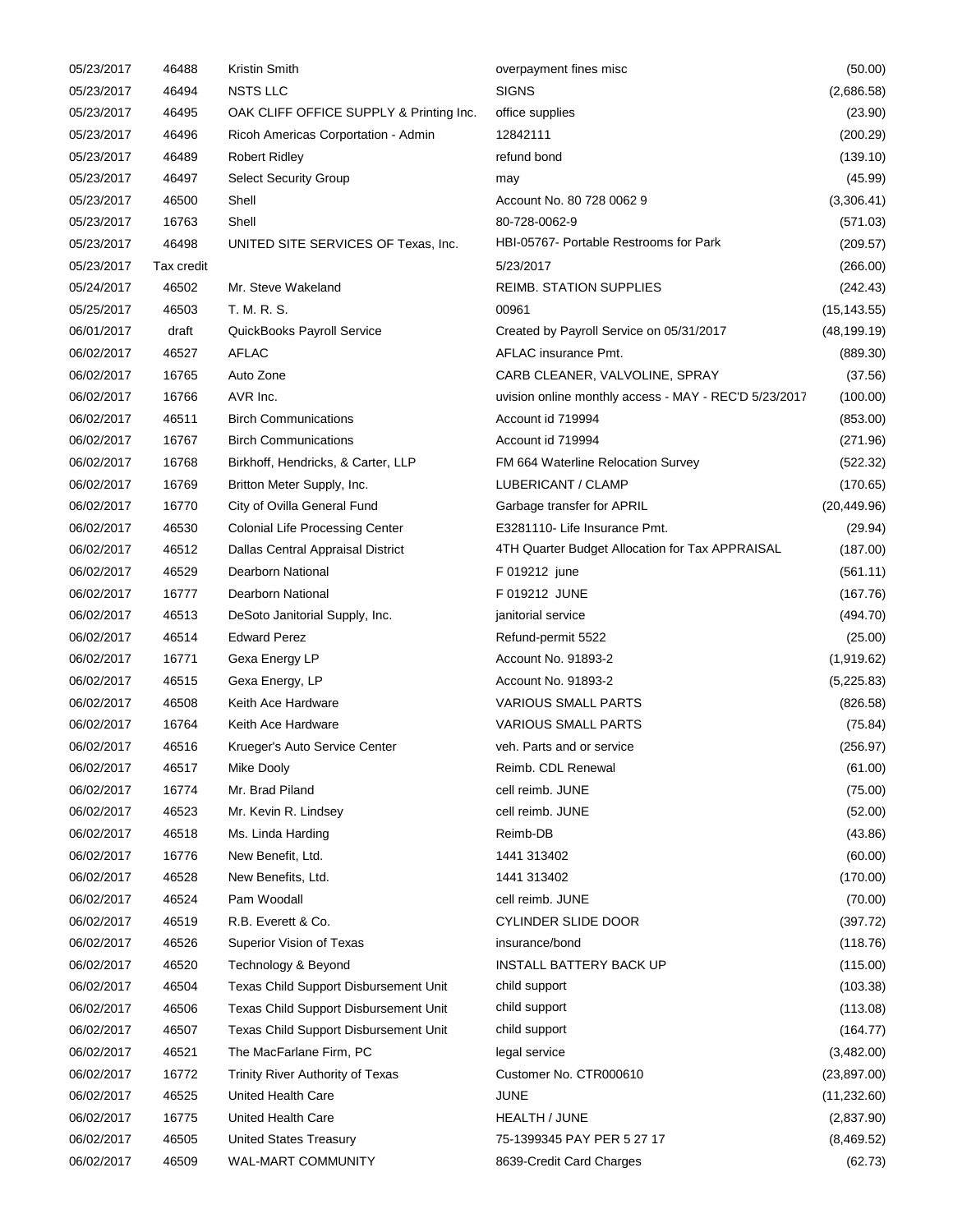| 06/02/2017 | 46522 | Wiseman Hardware, Inc.                   | <b>TORO 20378</b>                        | (294.00)     |
|------------|-------|------------------------------------------|------------------------------------------|--------------|
| 06/06/2017 | 46532 | Petty Cash                               | Petty Cash Reimbursement                 | (342.77)     |
| 06/09/2017 | 46533 | Air Supply of North Texas                | Customer No. 30234                       | (5.50)       |
| 06/09/2017 | 46546 | Cody D. Sims                             | <b>VOLUNTEER INCENTIVE PROGRAM</b>       | (140.00)     |
| 06/09/2017 | 46547 | Cord R. Langthorn                        | VOLUNTEER INCENTIVE PROGRAM              | (105.00)     |
| 06/09/2017 | 46534 | County Press Enterprises, LLC            | PUBLIC NOTICE - ORDINANCES               | (443.00)     |
| 06/09/2017 | 46535 | Dallas Central Appraisal District        | appraisal fees                           | (364.00)     |
| 06/09/2017 | 46536 | <b>Dulworth Septic Systems</b>           | CLEANED AND FLUSHED PUMP                 | (125.00)     |
| 06/09/2017 | 16784 | <b>First Check</b>                       | <b>Applicant Screening</b>               | (16.00)      |
| 06/09/2017 | 46554 | <b>First Check Applicant Screening</b>   | FIRE / ADMIN                             | (112.00)     |
| 06/09/2017 | 16778 | Hill, Gerald & Marjorie                  | Deposit Refund                           | (15.53)      |
| 06/09/2017 | 16779 | Huber, Rebecca                           | Deposit Refund                           | (93.25)      |
| 06/09/2017 | 46548 | James T. Russell                         | VOLUNTEER INCENTIVE PROGRAM              | (210.00)     |
| 06/09/2017 | 46549 | Joseph R Spaniel                         | <b>VOLUNTEER INCENTIVE PROGRAM</b>       | (150.00)     |
| 06/09/2017 | 46537 | KONICA MINOLTA BUSINESS                  | 061-0040730-000- Copier Pmt.             | (275.33)     |
| 06/09/2017 | 16780 | Krueger's Auto Service                   | <b>HYD FLD</b>                           | (112.86)     |
| 06/09/2017 | 46538 | L. & L. Graphics                         | <b>CITATION BOOKS</b>                    | (492.00)     |
| 06/09/2017 | 16781 | Levels, Lofton                           | Deposit Refund                           | (64.64)      |
| 06/09/2017 | 46539 | Mac Haik Ford                            | COOLANT REPAIR UNIT 104 PD               | (840.34)     |
| 06/09/2017 | 46540 | MES - Texas                              | <b>FLOW TEST</b>                         | (961.37)     |
|            |       |                                          | <b>VOLUNTEER INCENTIVE PROGRAM</b>       |              |
| 06/09/2017 | 46550 | Mr. Jose Estupinan                       |                                          | (187.50)     |
| 06/09/2017 | 46556 | Nichols, Jackson, Dillard, Hager & Smith | APRIL                                    | (705.68)     |
| 06/09/2017 | 46555 | Night Line Janitorial Services, Inc.     | janitorial service                       | (579.00)     |
| 06/09/2017 | 46551 | Noah Garland                             | <b>VOLUNTEER INCENTIVE PROGRAM</b>       | (125.00)     |
| 06/09/2017 | 46552 | Patrick T. Keenan                        | <b>VOLUNTEER INCENTIVE PROGRAM</b>       | (140.00)     |
| 06/09/2017 | 46541 | Progressive Waste Solutions of Tx, Inc.  | MAY                                      | (17,966.00)  |
| 06/09/2017 | 46542 | Quill                                    | office supplies                          | (323.35)     |
| 06/09/2017 | 46543 | Ricoh Americas Corportation - Admin      | 12842111                                 | (240.20)     |
| 06/09/2017 | 16785 | Stephen B. Trammell, DO, PA              | <b>DILLON</b>                            | (115.00)     |
| 06/09/2017 | 16786 | Struck, Diane & Kenneth                  | <b>DEPOSIT REFUND</b>                    | (61.19)      |
| 06/09/2017 | 46544 | Technology & Beyond                      | i.t. service and or parts                | (1,787.19)   |
| 06/09/2017 | 46553 | Timothy J. Sherwood                      | <b>VOLUNTEER INCENTIVE PROGRAM</b>       | (105.00)     |
| 06/09/2017 | 46557 | TransUnion Risk Alternative              | MAY                                      | (25.00)      |
| 06/09/2017 | 16782 | U.S. Postal Service                      | POSTAGE WATER BILLS                      | (337.31)     |
| 06/09/2017 | 46545 | <b>Verizon Wireless</b>                  | 722480877-00001                          | (825.30)     |
| 06/09/2017 | 16783 | Verizon Wireless                         | 722480877-00001                          | (53.60)      |
| 06/12/2017 | 46558 | T. M. R. S.                              | 00961                                    | (15, 196.55) |
| 06/14/2017 | 16787 | City of Ovilla General Fund              | pr 6 2 17                                | (12, 445.63) |
| 06/15/2017 | draft | QuickBooks Payroll Service               | Created by Payroll Service on 06/13/2017 | (46, 976.24) |
| 06/16/2017 | 46564 | Air Supply of North Texas                | Customer No. 30234                       | (24.00)      |
| 06/16/2017 | 46574 | Auto Zone                                | veh. Parts and or service                | (118.81)     |
| 06/16/2017 | 46565 | <b>Bound Tree Medical</b>                | <b>MEDI SUPPLIES</b>                     | (297.51)     |
| 06/16/2017 | 46566 | Bureau Veritas North America, Inc.       | inspections                              | (3,721.58)   |
| 06/16/2017 | 46576 | Citibank                                 | supplies/prof dev/various departments    | (1,711.10)   |
| 06/16/2017 | 16792 | Citibank                                 | supplies/prof dev/various departments    | (399.62)     |
| 06/16/2017 | 16789 | City of Dallas                           | Account No. 100291064                    | (33,656.71)  |
| 06/16/2017 | 16788 | City of Ovilla                           | pr 6 16 17                               | (13,043.06)  |
| 06/16/2017 | 46567 | City of Waxahachie                       | MAY                                      | (450.00)     |
| 06/16/2017 | 46568 | Clifford Power Systems, Inc.             | KOHLER ANNUAL SERVICE AGREEMENT          | (1,379.00)   |
| 06/16/2017 | 16790 | DPC INDUSTIRES, INC.                     | Customer No. 76737400                    | (90.00)      |
| 06/16/2017 | 46575 | Firehouse Hydro Sales & Service LLC      | <b>HYDROSTATIC TEST</b>                  | (437.50)     |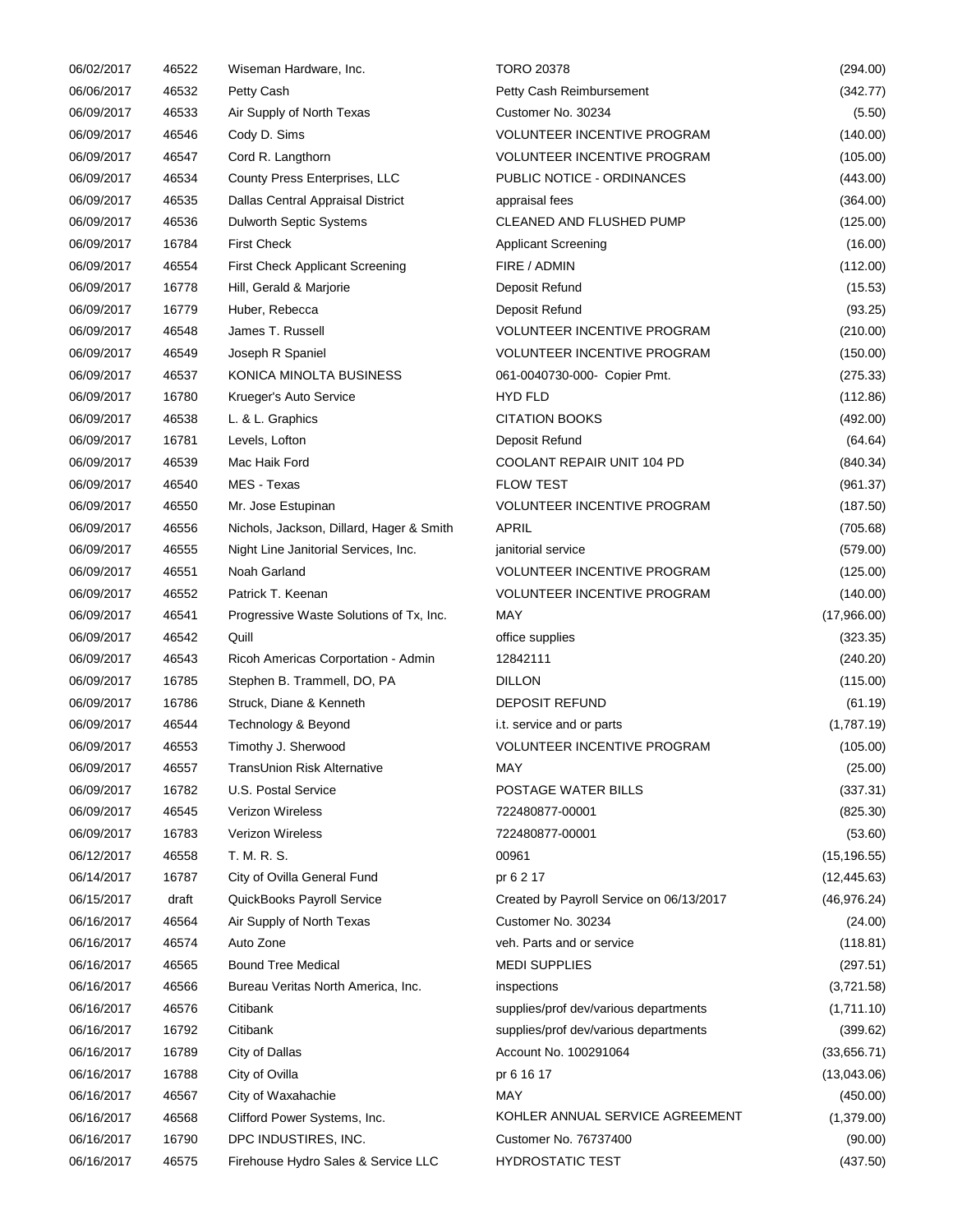| 06/16/2017 | 46569 | Gillette Automotive Services, Inc.                | veh. Parts and or service                     | (185.98)            |
|------------|-------|---------------------------------------------------|-----------------------------------------------|---------------------|
| 06/16/2017 | 46577 | Keith Ace Hardware                                | VARIOUS SMALL PARTS                           | (399.75)            |
| 06/16/2017 | 16793 | Keith Ace Hardware                                | <b>VARIOUS SMALL PARTS</b>                    | (532.87)            |
| 06/16/2017 | 46559 | Kurth, Scott E                                    | payroll                                       | (570.05)            |
| 06/16/2017 | 16791 | Lower Colorado River Authority                    | testing                                       | (207.70)            |
| 06/16/2017 | 46570 | Perdue, Brandon, Fielder, Collins & Mott          | Collection Agency Fee for MAY                 | (889.26)            |
| 06/16/2017 | 46571 | Ricoh USA, Inc. Police Dept                       | customer number 603 0004907 000               | (89.96)             |
| 06/16/2017 | 46572 | Technology & Beyond                               | add ram - jessica, cables UB, on site support | (235.85)            |
| 06/16/2017 | 46560 | Texas Child Support Disbursement Unit             | child support                                 | (103.38)            |
| 06/16/2017 | 46562 | Texas Child Support Disbursement Unit             | child support                                 | (164.77)            |
| 06/16/2017 | 46563 | Texas Child Support Disbursement Unit             | child support                                 | (113.08)            |
| 06/16/2017 | 46561 | <b>United States Treasury</b>                     | 75-1399345 per end 6/10/2017                  | (8,377.10)          |
| 06/16/2017 | 46573 | Victor O.Schinnerer & Co. Inc.                    | insurance/bond                                | (1,820.00)          |
| 06/20/2017 | 16794 | Ashburne Glen Homeowners Assoc.Inc.               | homeowners dues MAY                           | (2,058.88)          |
| 06/20/2017 | 16798 | City of Ovilla General Fund                       | Garbage transfer for MAY                      | (24, 820.80)        |
| 06/20/2017 | 16795 | Homeowners of Meadow Glen                         | Meadow Glen HOA Dues Collected in MAY         | (335.14)            |
| 06/20/2017 | 16797 | <b>State Comptroller</b>                          | 1-75-1399345-5                                | (1,543.55)          |
| 06/20/2017 | 16796 | U.S. Postal Service                               | <b>WATER BILLS</b>                            | (500.00)            |
| 06/23/2017 | 46584 | <b>ATMOS Energy</b>                               | Customer No. 3034206231                       | (63.61)             |
| 06/23/2017 | 46595 | Atmos Gas Cities Steering Committee               | 2017 Assessment                               | (79.96)             |
| 06/23/2017 | 46585 | AUGUST INDUSTRIES, INC.                           | Customer No. 9OVILL                           | (1,886.21)          |
| 06/23/2017 | 46586 | <b>Bound Tree Medical</b>                         | <b>MEDI SUPPLIES</b>                          | (49.35)             |
| 06/23/2017 | 46578 | <b>Brian Holmes</b>                               | <b>JURY DUTY</b>                              | (6.00)              |
| 06/23/2017 | 16799 | DFW Print Management                              | water reports                                 | (1,213.40)          |
| 06/23/2017 | 46579 | Eva Garduna                                       | <b>JURY DUTY</b>                              | (6.00)              |
| 06/23/2017 | 46580 | Jason Phillips                                    | <b>JURY DUTY</b>                              | (6.00)              |
| 06/23/2017 | 46581 | Kathryn Smith                                     | <b>JURY DUTY</b>                              | (6.00)              |
| 06/23/2017 | 46582 | <b>Kimberly Copeland</b>                          | JURY DUTY                                     | (6.00)              |
| 06/23/2017 | 46587 | L. & L. Graphics                                  | LETTERHEAD - OBERG - DEAN                     | (329.00)            |
| 06/23/2017 | 46588 | Mobile Wireless, LLC                              | NET MOTION MAINTENANCE 9/10/2017-9/9/2018     | (570.00)            |
| 06/23/2017 | 46589 | OAK CLIFF OFFICE SUPPLY & Printing Inc.           | name plates JOHN DEAN                         |                     |
| 06/23/2017 | 46590 | Quill                                             | office supplies                               | (14.10)<br>(218.25) |
| 06/23/2017 | 46583 | Sabrina Smith                                     | <b>JURY DUTY</b>                              |                     |
| 06/23/2017 | 46591 | Sardis Tires & Wheels                             |                                               | (6.00)              |
|            |       |                                                   | pd 104 FRONT RIGHT                            | (125.00)            |
| 06/23/2017 | 46592 | Stephen B. Trammell DO<br>THE PRODUCTIVITY CENTER | 2665                                          | (85.00)             |
| 06/23/2017 | 46593 |                                                   | Customer ID OPD002                            | (317.00)            |
| 06/26/2017 | 46596 | Shell                                             | Account No. 80 728 0062 9                     | (2,856.32)          |
| 06/26/2017 | 16800 | Shell                                             | 80-728-0062-9                                 | (703.08)            |
| 06/29/2017 | 46602 | Campuzano                                         | <b>Budget Workshop</b>                        | (227.00)            |
| 06/29/2017 | draft | QuickBooks Payroll Service                        | Created by Payroll Service on 06/28/2017      | (51, 234.67)        |
| 06/30/2017 | 46620 | <b>AFLAC</b>                                      | insurance/bond                                | (889.30)            |
| 06/30/2017 | 46604 | Al's Pest Control Services, Inc.                  | 1552                                          | (140.00)            |
| 06/30/2017 | 46605 | Auto Zone                                         | veh. Parts and or service                     | (61.19)             |
| 06/30/2017 | 16810 | AVR Inc.                                          | charge back                                   | (188.08)            |
| 06/30/2017 | 46606 | <b>Birch Communications</b>                       | Account id 719994                             | (853.00)            |
| 06/30/2017 | 16803 | <b>Birch Communications</b>                       | Account id 719994                             | (271.96)            |
| 06/30/2017 | 46607 | Birkhoff, Hendricks & Carter, LLP                 | <b>HIDDEN VALLEY</b>                          | (1,642.04)          |
| 06/30/2017 | 16804 | Birkhoff, Hendricks, & Carter, LLP                | engineering                                   | (2,278.24)          |
| 06/30/2017 | 46608 | <b>Bound Tree Medical</b>                         | <b>MEDI SUPPLIES</b>                          | (26.68)             |
| 06/30/2017 | 16805 | Britton Meter Supply, Inc.                        | <b>VARIOUS SMALL PARTS</b>                    | (647.58)            |
| 06/30/2017 | 16806 | C & K Smith LLC                                   | sand                                          | (900.00)            |